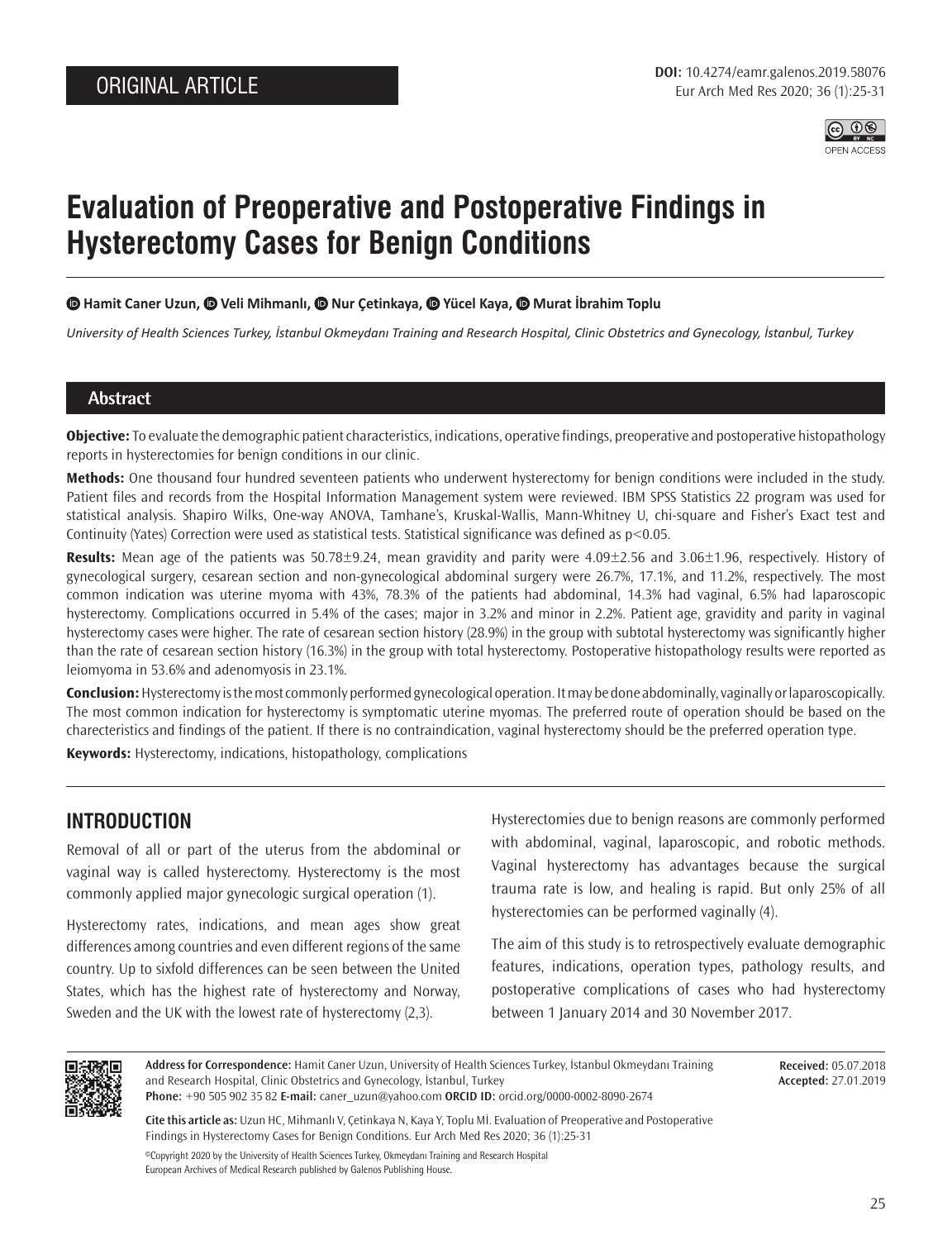## **METHODS**

This study was initiated after approval was obtained from Okmeydanı Training and Research Hospital Ethics Committee with a date of 21.11.2017 and a number of 764. The study included 1417 patients who admitted to Gynecology and Obstetrics Clinic and had a hysterectomy for benign reasons. Patient files and the records obtained from the Hospital Data Management system were assessed. Operation date, age at operation date, menopausal status, gravity and parity, history of previous operations, Existing Medical diseases, preoperative indication for hysterectomy, operation technique, the performance of salpingooopherectomy, operative complications, and postoperative histopathology results were evaluated.

Patients who were operated due to gynecologic malignancies, who were diagnosed as malignant during operation, whose results came to be malignant although the operation was for a benign reason, and who had hysterectomy due to an urgent obstetric reason were excluded.

The indications for the operation were adnexal mass, the descent of uterus, myoma uteri, endometrial hyperplasia, treatmentresistant abnormal uterus bleeding, peristent postmenopausal bleeding, cervical intraepithelial neoplasia, chronic pelvic pain, tuboovarian abscess, and breast cancer.

The operation techniques were grouped as abdominal hysterectomy, vaginal hysterectomy, laparoscopic hysterectomy, and laparoscopic assisted vaginal hysterectomy. In addition, subtotal hysterectomies were determined. Patients who had bilateral and unilateral salpingo-oopherectomy were grouped.

The operative complications were grouped into two: major and minor complications. Complications such as wound infection treated with antibiotics, cuff hematoma, which was followed and treated without surgical intervention, and subileus were called as minor complications. Urinary system injuries, gastrointestinal system injuries, peritonitis, fistula, intraabdominal hemorrhage, and abscess requiring relaparatomy, debrided wound infection, dehiscence, and pulmonary embolism were called as major complications.

#### **Statistical Analysis**

IBM SPSS 22 package program was used to analyze the data obtained in the study. Normality of the distribution of study parameters was evaluated with Shapiro-Wilks test. Mean, standard deviation, and frequency were used as descriptive statistics. To analyze quantitative data, One-way ANOVA was used to compare the groups for normally distributed parameters, and Tamhane's T2 test was used to detect the group which was

responsible for the difference. The Kruskal-Wallis test was used to compare the groups for non-normally distributed parameters, and the Mann-Whitney U test was used to detect the group which was responsible for the difference. The chi-square test, Fisher's Exact test, and Continuity (Yates) Correction, were used to compare qualitative data. The significance level was accepted as p<0.05.

## **RESULTS**

This study included 1417 women who had a hysterectomy due to benign causes. The mean age was 50.78±9.24. 27.7% of the women were operated in 2015, 27.2% were operated in 2014, 25.9% were operated in 2016, and 19.2% were operated in 2017.

Obstetric histories of women revealed that the number of parities was between 0 and 16, and the mean number was 3.06±1.96. Gravidity numbers ranged from 0 to 22, with a mean number of 4.09±2.56.

In 62.1% of the cases, there wasn't a history of previous abdominal surgery. 26.7% had a history of gynecological surgery, and 11.2% had a history of nongynecological abdominal surgery. 17.1% of the women had a history of caesarean section.

In 47% of the cases, there were accompanying medical diseases. 34.9% of all cases were at the postmenopausal period (Table 1).

Preoperative indications of the patients were myoma uteri (43%), adnexal mass (15.9%), descent of uterus (15.3%), treatmentresistant abnormal uterus bleeding (12.8%), endometrial hyperplasia (6.1%), persistent menopausal hemorrhage (2.6%), cervical intraepithelial neoplasia (2.5%), breast cancer (0.7%), tuboovarian abscess (0.6%), and chronic pelvic pain (0.4%) (Table 2).

The comparison of hysterectomy techniques revealed that 78.3% of the patients had abdominal hysterectomy, 14.3% had vaginal hysterectomy, 6.5% had laparoscopic hysterectomy, and 0.8% had laparoscopic assisted vaginal hysterectomy. The operation type was total hysterectomy in 94.1% of the patients and subtotal hysterectomy in 5.9%. Bilateral salpingo-oophorectom (BSO) was performed in 69.5% of the patients in addition to hysterectomy, and unilateral salpingo-oophorectomy (USO) was performed in 6.3% (Table 3).

Perioperative and postoperative complications were detected in 5.4% of the patients. 3.2% of the complications were major, and 2.2% were minor complications (Table 4).

There was a statistically significant difference in the distribution of surgery techniques among study years ( $p=0.008$ ;  $p<0.05$ ).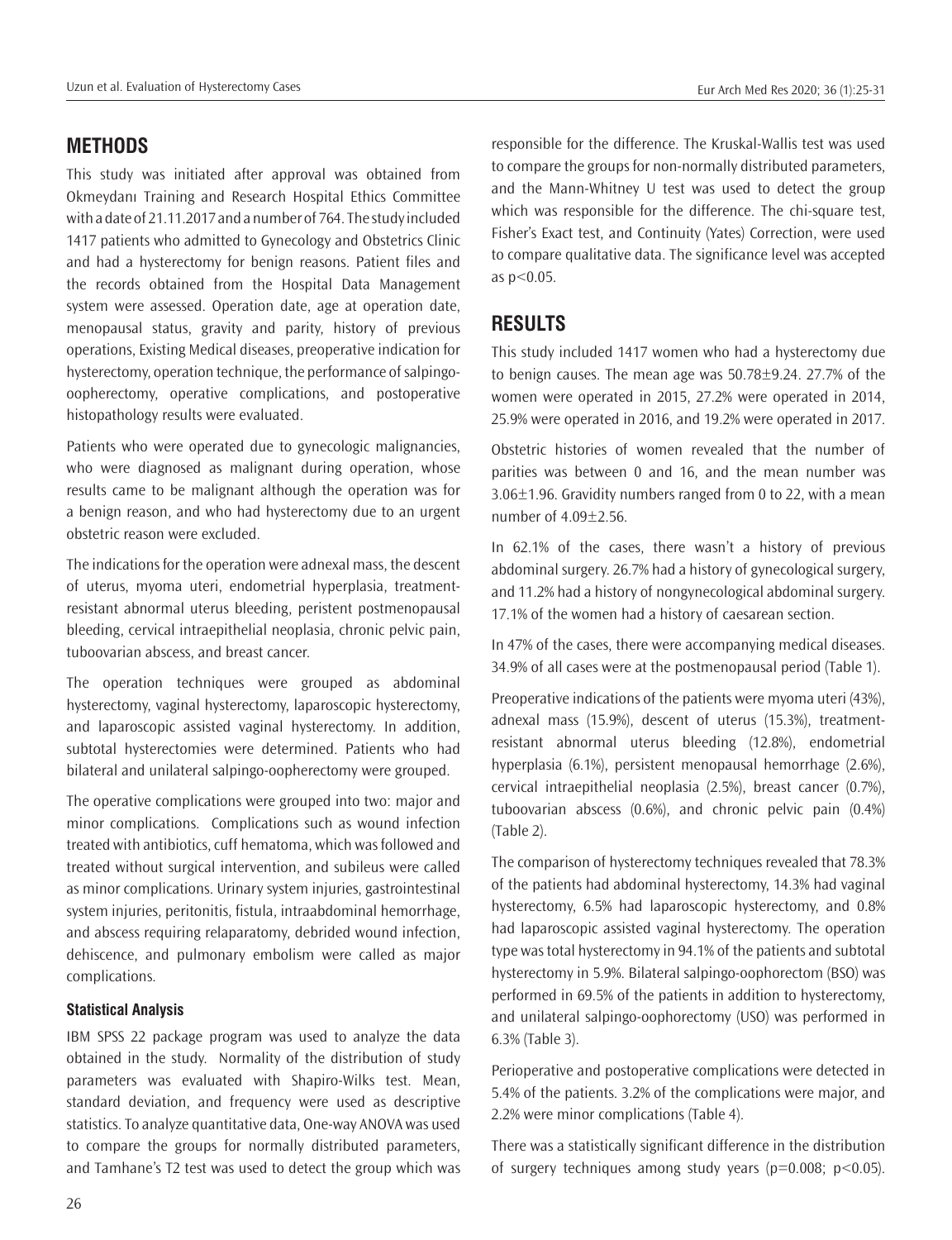Binary comparisons to detect the cause of the difference revealed that the rate of patients who were operated with abdominal hysterectomy in 2014 (83.6%) was higher than 2015 ( $p=0.029$ ; %79.6), 2016 (p=0.001; %74.1), and 2017 (p=0.006; %74.6). There was no statistically significant difference in terms of the distribution of surgical techniques among other years  $(p>0.05)$ (Table 5).

There was a significant difference in surgical technique in terms of mean age  $(p=0.000; p<0.05)$ . Binary comparisons to detect the cause of the difference revealed that the mean age of the patients who had vaginal hysterectomy was higher

| Table 1. General features of the patients          |                            |          |                 |  |  |
|----------------------------------------------------|----------------------------|----------|-----------------|--|--|
|                                                    |                            | n        | $\frac{0}{0}$   |  |  |
| Age<br>(Min-Max, Mean ± SD)                        |                            | 34-85    | $50.78 + 9.2$   |  |  |
|                                                    | 2014                       | 385      | 27.2            |  |  |
|                                                    | 2015                       | 393      | 27.7            |  |  |
| Number of operations<br>according to years         | 2016                       | 367      | 25.9            |  |  |
|                                                    | 2017                       | 272      | 19.2            |  |  |
| Gravida<br>(Min-Max, Mean ± SD)                    |                            | $0-22$   | $4.09 \pm 2.56$ |  |  |
| Parity<br>(Min-Max, Mean $\pm$ SD)                 |                            | $0 - 16$ | $3.06 + 1.96$   |  |  |
| <b>Previous surgery</b>                            | No history of<br>surgery   | 880      | 62.1            |  |  |
|                                                    | Gynecologic<br>surgery     | 379      | 26.7            |  |  |
|                                                    | Non-gynecologic<br>surgery | 158      | 11.2            |  |  |
| Previous cesarean                                  | N <sub>0</sub>             | 1175     | 82.9            |  |  |
|                                                    | Yes                        | 242      | 17.1            |  |  |
| <b>Accompanying disease</b>                        | Yes                        | 666      | 47              |  |  |
|                                                    | N <sub>0</sub>             | 751      | 53              |  |  |
| Min: Minimum, Max: Maximum, SD: Standard deviation |                            |          |                 |  |  |

**Table 2. Hysterectomy technique n % Operation technique Abdominal** 1110 78.3 **Vaginal** 203 14.3 **Laparoscopic** 92 6.5 **Laparoscopic-assisted vaginal** | 12 | 0.8 **Total-subtotal hysterectomy Total** 1334 94.1 **Subtotal** 83 5.9 **Removal of ovaries in addition to hysterectomy Not removed**  $\vert$  343 24.2 **BSO** 985 69.5 **USO**  $\begin{array}{|c|c|c|c|c|} \hline 89 & 6.3 \\ \hline \end{array}$ BSO: Bilateral salpingo-oophorectom, USO: Unilateral salpingo-oophorectomy

than the mean ages of the patients who had an abdominal or laparoscopic hysterectomy ( $p=0.000$ ;  $p<0.05$ ). No statistically significant difference was found in the mean ages of the patients between abdominal hysterectomy and laparoscopic hysterectomy (p>0.05).

There was a statistically significant difference in surgery technique according to the number of gravidities  $(p=0.000;$ p<0.05). Binary comparisons to detect the difference revealed that the number of gravidities was higher in patients who had vaginal hysterectomy compared with abdominal and laparoscopic hysterectomy ( $p=0.000$ ;  $p<0.05$ ). There was no statistically significant difference between patient groups who had an abdominal or laparoscopic hysterectomy in terms of gravidity ( $p > 0.05$ ).

There was a statistically significant difference among surgery techniques with regards to numbers of parity  $(p=0.000;$ p<0.05). Binary comparisons to establish the group responsible from the difference demonstrated that the number of parity in the vaginal hysterectomy group was statistically significantly higher than the groups who had abdominal and vaginal hysterectomies ( $p=0.000$ ;  $p<0.05$ ). There was no statistically significant difference between the patient group who had an abdominal or laparoscopic hysterectomy in terms of parity numbers (p>0.05).

| Table 3. Preoperative indications for surgery |                                         |     |               |  |
|-----------------------------------------------|-----------------------------------------|-----|---------------|--|
|                                               |                                         | n   | $\frac{0}{0}$ |  |
|                                               | Myoma uteri                             | 609 | 43            |  |
|                                               | Adnexal mass                            | 225 | 15.9          |  |
|                                               | Descent of uterus                       | 217 | 15.3          |  |
| Indication<br>for surgery                     | Treatment-resistant hemorrhage          | 182 | 12.8          |  |
|                                               | <b>Endometrial hyperplasia</b>          | 87  | 6.1           |  |
|                                               | Persistent postmenopausal<br>hemorrhage | 37  | 2.6           |  |
|                                               | Cervical intraepithelial neoplasia      | 36  | 2.5           |  |
|                                               | <b>Breast cancer</b>                    | 10  | 0.7           |  |
|                                               | <b>Tubo-ovarian abscess</b>             | 9   | 0.6           |  |
|                                               | Chronic pelvic pain                     | 5   | 0.4           |  |

| Table 4. Distribution of complications |                |      |      |  |
|----------------------------------------|----------------|------|------|--|
|                                        |                | n    | $\%$ |  |
|                                        | N <sub>0</sub> | 1341 | 94.6 |  |
| Complication                           | Minor          | 31   | 2.2  |  |
|                                        | Major          | 45   | 3.2  |  |
| <b>Presence of complication</b>        | N <sub>0</sub> | 1341 | 94.6 |  |
|                                        | Yes            | 76   | 5.4  |  |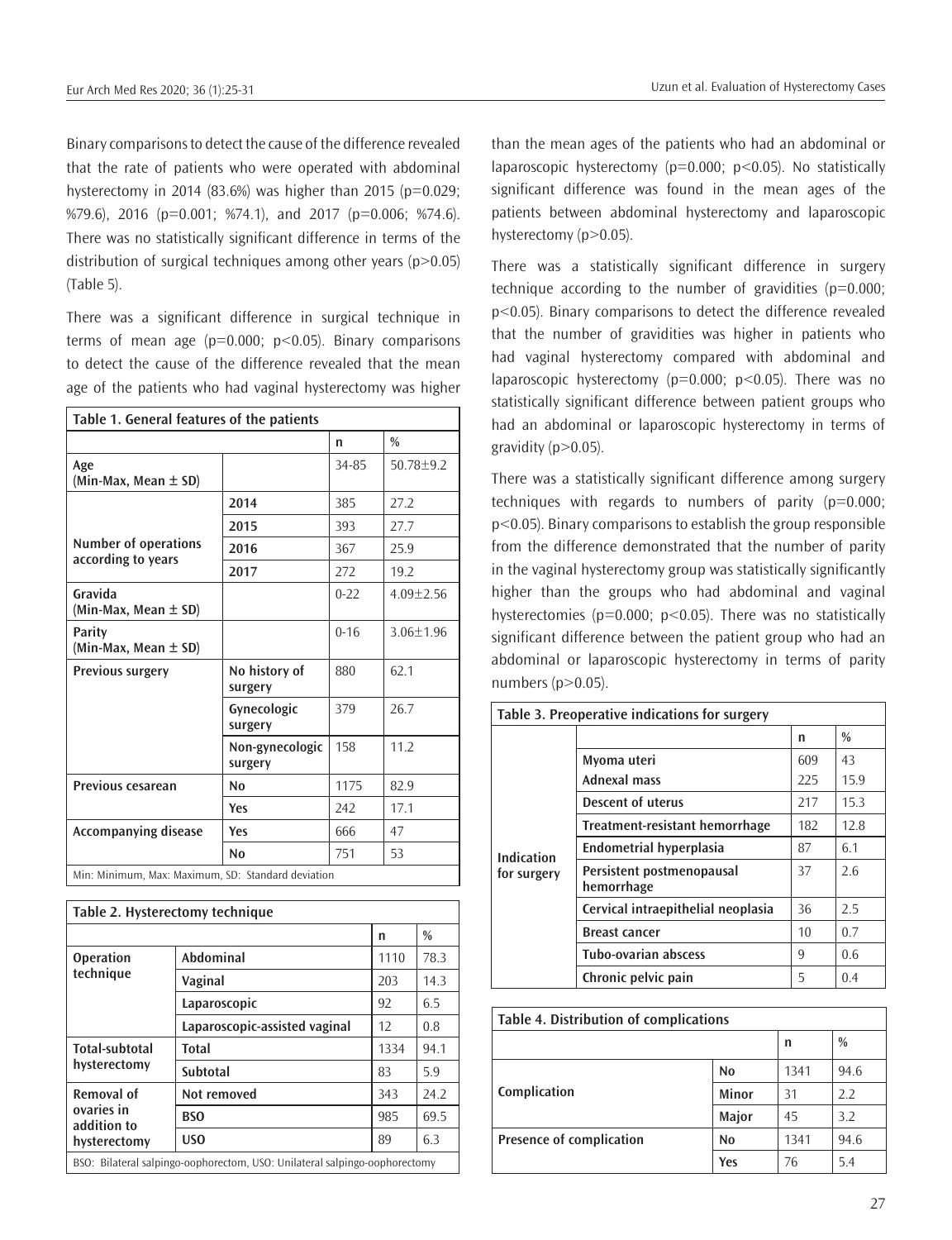There was a statistically significant difference in surgery techniques according to the rate of previous abdominal surgery groups ( $p=0.000$ ;  $p<0.05$ ). Binary comparisons to detect the group which was responsible from the difference revealed that in the vaginal hysterectomy group the rate of the patients who had a history of gynecological surgery (10.3%) was higher than those who had abdominal hysterectomy (p=0.000; 30.2%), and laparoscopic hysterectomy (p=0.019; 22.1%). No statistically significant difference could be found in abdominal and laparoscopic hysterectomy groups according to the rates of distribution of abdominal surgeries  $(p>0.05)$ .

No statistically significant difference could be found in complication rates according to surgery techniques (p>0.05) (Table 6).

The evaluation of perioperative and postoperative complications and their management revealed that 34 patients had wound infection. In 25 of these patients, remission was achieved with antibiotics, and in 9 patients, debridement was performed. Laparotomy was performed to 10 patients for intraabdominal hemorrhage. In 4 patients, hematomas were

detected at the vaginal cuff. In 9 patients, urinary tract injury (bladder, ureter) was detected. Two of the 8 patients who had bladder injury were detected at the postoperative period, and therefore, the repairment was performed at the postoperative period. In the other 6 patients, intraoperative repair was performed. Four patients were detected to have bowel injury, and primary repair was performed. Five patients had a postoperative pelvic abscess, and peritonitis and laparotomy were performed. One patient had a pulmonary embolus and cardiopulmonary arrest on the 4th postoperative day and died (Table 7).

In patients who had BSO and USO in addition to hysterectomy, a statistically significant difference was detected in mean age  $(p=0.000; p<0.05)$ . In binary comparisons to detect the group responsible for the difference, the mean age of the group who had BSO was higher than the group who had hysterectomy or USO ( $p=0.000$ ;  $p<0.05$ ). No statistically significant difference could be detected in the mean ages of the groups who had only hysterectomy and hysterectomy plus USO (p>0.05). Because generally, oophorectomy is not performed during vaginal

| Table 5. Evaluation of the operation technique in years                                                                                     |             |             |             |             |          |
|---------------------------------------------------------------------------------------------------------------------------------------------|-------------|-------------|-------------|-------------|----------|
|                                                                                                                                             | Year        |             |             |             |          |
| <b>Operation technique</b>                                                                                                                  | 2014        | 2015        | 2016        | 2017        |          |
|                                                                                                                                             | n(%)        | $n$ (%)     | $n$ (%)     | n(%)        |          |
| Abdominal hysterectomy                                                                                                                      | 322 (83.6%) | 313 (79.6%) | 272 (74.1%) | 203 (74.6%) | $0.008*$ |
| Vaginal hysterectomy                                                                                                                        | 49 (12.7%)  | 48 (12.2%)  | 60 (16.3%)  | 46 (16.9%)  |          |
| Laparoscopic hysterectomy                                                                                                                   | $14(3.6\%)$ | $32(8.1\%)$ | 35 (9.5%)   | 23 (8.5%)   |          |
| Laparoscopic-assisted vaginal hysterectomy was analyzed by combining with laparoscopy due to a low number of cases, *p<0.05 chi-square test |             |             |             |             |          |

**Table 6. Evaluation of age, gravidity, parity, history of abdominal surgery, and presence of complications according to the operation technique**

|                     | <b>Operation technique</b> |                       |           |
|---------------------|----------------------------|-----------------------|-----------|
| Abdominal           | Vaginal                    | Laparoscopic          | p         |
| Mean $\pm$ SD       | Mean $\pm$ SD              | Mean $\pm$ SD         |           |
| 49.06±7.91          | $60.99 \pm 10.1$           | 49.19±7.72            | $10.000*$ |
| $3.79 \pm 2.41$ (3) | $5.79 \pm 2.76$ (5)        | $3.92 \pm 2.44$ (3.5) | $20.000*$ |
| $2.83 \pm 1.75$ (2) | $4.4 \pm 2.38$ (4)         | $2.96 \pm 2.12$ (3)   | $20.000*$ |
|                     |                            |                       |           |
| 660 (59.5%)         | 151 (74.4%)                | 69 (66.3%)            | $30.000*$ |
| 335 (30.2%)         | 21 (10.3%)                 | 23 (22.1%)            |           |
| 115 (10.4%)         | 31 (15.3%)                 | 12 (11.5%)            |           |
|                     |                            |                       |           |
| 1043 (94%)          | 199 (98%)                  | 99 (95.2%)            | 30.059    |
| 67 (6%)             | 4(2%)                      | $5(4.8\%)$            |           |
|                     |                            |                       |           |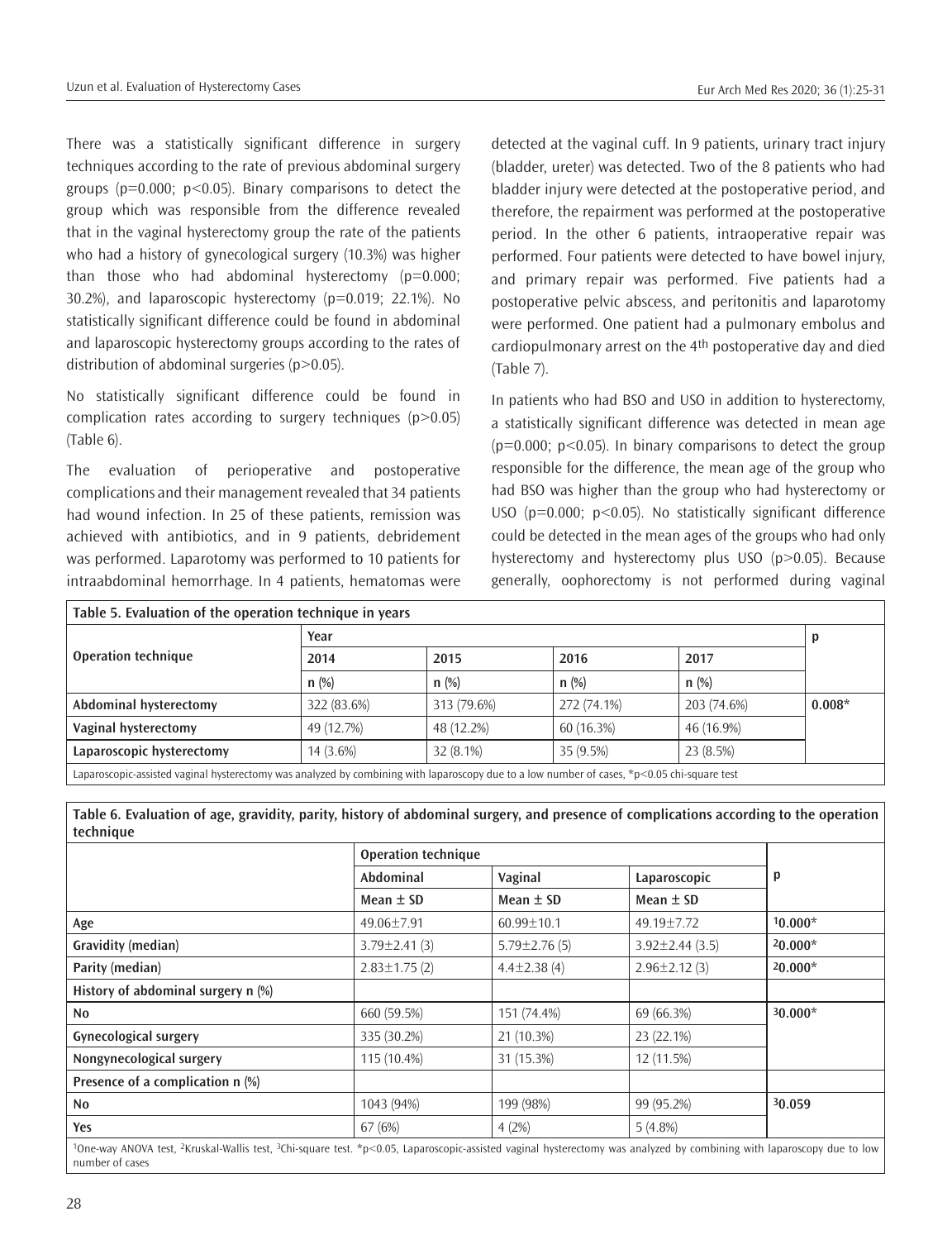hysterectomy, the patients who had vaginal hysterectomy were not included in the comparisons (Table 8).

Total hysterectomy and subtotal hysterectomy groups were compared for caesarean history; a caesarean history was present in 16.3% of total hysterectomy group and in 28.9% of subtotal hysterectomy group. In the total hysterectomy group, the caesarean rate was statistically significantly low. In the total hysterectomy group, the rate of caesarean history was statistically significantly lower ( $p=0.003$ ;  $p<0.05$ ) (Table 9).

Pathology results demonstrated that 53.6% had leiomyoma, 23.1% had adenomyosis, 12.9% had ovarian/paraovarian cyst, 9.3% had atrophic endometrium, 6.8% had endometrial polyp, 5.6% had proliferative endometrium, 3.7% had endometriosis/ endometriotic cyst, 2.8% had endometrial hyperplasia, 2.3% had cervical intraepithelial neoplasia, and 1.2% had salpingooophoritis (Table 10).

## **DISCUSSION**

Hysterectomy is the most commonly performed operation in gynecology, and its indications are very wide. Hysterectomy is used as a treatment option in gynecologic pathologies such as gynecological cancers, leiomyomas, endometriosis, adenomyosis, uterovaginal prolapsus, abnormal uterus bleeding, and pelvic pain (5).

Dinçgez et al. (6) included 949 patients and found the mean age as 50.54. The mean age of the patients who had only vaginal hysterectomies was 60.10.

Seçkin et al. (7) included 828 patients and found the mean age as 48.1.

In our study, similar to the literature, the mean age of the patients was 50.78. The mean age of the vaginal hysterectomy group was 60.99, similar to the previous studies.

Süer et al. (8) included 312 hysterectomy cases and found that in the vaginal hysterectomy group, age, gravidity, and parity were significantly higher than the other groups. Similarly, Sağlam et al. (9) included 245 hysterectomy cases and found that gravidity and parity values of the vaginal hysterectomy group were significantly higher than the abdominal hysterectomy group.

In our study, gravidity (5.79) and parity (4.40) values of vaginal hysterectomies were higher than the abdominal hysterectomy group (3.79, 2.83; respectively). Increased gravidity and parity were associated with uterus descend and vaginal hysterectomy secondary to it.

Lynne et al. (10) retrospectively evaluated 1.7 million hysterectomies and demonstrated that 30% of the cases were due to myoma uteri, 20% were due to endometriosis, 18.2% were due to cancer or endometrial hyperplasia, and 17.5% were due to uterine prolapse.

Vessey et al. (11) included 1885 cases in their study and found that 38.5% of the hysterectomies were due to myoma uteri, 35.3% were due to dysfunctional uterine bleeding, 6.5% were due to uterine prolapse, and 5.6% were due to invasive and preinvasive malignancies.

| Table 7. The distribution of operation techniques according to the operation technique |                           |                |                                        |                |  |  |
|----------------------------------------------------------------------------------------|---------------------------|----------------|----------------------------------------|----------------|--|--|
|                                                                                        | <b>Minor complication</b> | <b>Number</b>  | <b>Major complication</b>              | <b>Number</b>  |  |  |
| Abdominal                                                                              | Wound infection           | 24             | Wound infection (debridement)          | 9              |  |  |
| Hysterectomy                                                                           | Vaginal cuff hematoma     | 4              | Postoperative bleeding (relaparotomy)  | 8              |  |  |
|                                                                                        | <b>Subileus</b>           | $\overline{ }$ | Bowel injury                           | 4              |  |  |
|                                                                                        |                           |                | Abscess, peritonitis                   | 5              |  |  |
|                                                                                        |                           |                | Urinary tract injury (bladder, ureter) |                |  |  |
|                                                                                        |                           |                | Vesicovaginal fistula                  |                |  |  |
|                                                                                        |                           |                | Pulmonary embolus (exitus)             |                |  |  |
|                                                                                        |                           |                | Wound dehiscence                       | 3              |  |  |
| Vaginal                                                                                |                           |                | Postoperative bleeding (relaparotomy)  | $\overline{2}$ |  |  |
| Hysterectomy                                                                           | ٠                         | $\theta$       | Vesicovaginal fistula                  |                |  |  |
|                                                                                        |                           |                | Bladder injury                         |                |  |  |
| Laparoscopic                                                                           | Wound infection           |                | Ureteral injury                        | $\overline{2}$ |  |  |
| hysterectomy                                                                           | Vaginal cuff hematoma     |                | Bladder injury                         |                |  |  |
| <b>Total</b>                                                                           |                           | 31             |                                        | 45             |  |  |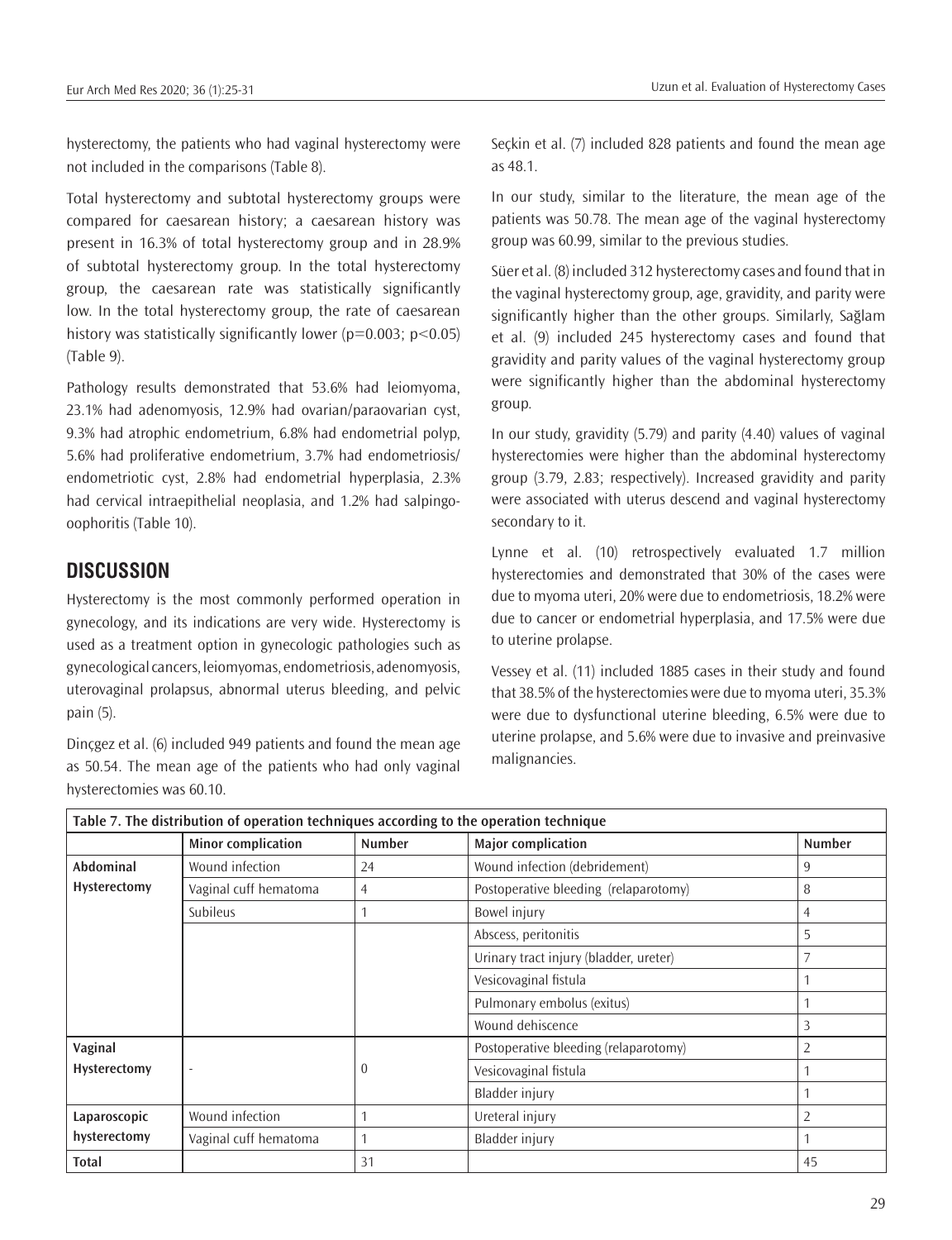| Table 8. The evaluation of hysterectomy $+$ USO/BSO according<br>to age |                |  |  |
|-------------------------------------------------------------------------|----------------|--|--|
| Removal of ovaries in addition to                                       | Age            |  |  |
| hysterectomy                                                            | Mean $\pm$ SD  |  |  |
| N <sub>0</sub>                                                          | $42.50 + 4.22$ |  |  |
| <b>BSO</b>                                                              | $50.54 + 7.76$ |  |  |
| US <sub>0</sub>                                                         | $43.08 + 4.47$ |  |  |
|                                                                         | $0.000*$       |  |  |

\*p<0.05 One-way ANOVA test, Patients with vaginal hysterectomy were not included in the analysis, BSO: Bilateral salpingo-oophorectom, USO: Unilateral salpingo-oophorectomy

**Table 9. The evaluation of caesarean history according to totalsubtotal hysterectomy operation groups**

| <b>Caesarean History</b>     | <b>Operation</b> |            | р        |
|------------------------------|------------------|------------|----------|
|                              | <b>Total</b>     | Subtotal   |          |
|                              | $n$ (%)          | $n$ (%)    |          |
| No                           | 1116 (83.7%)     | 59 (71.1%) | $0.003*$ |
| Yes                          | 218 (16.3%)      | 24 (28.9%) |          |
| $*$ p < 0.05 chi-square test |                  |            |          |

**Table 10. The distribution of postoperative histopathology results**

| Pathology diagnostic groups        | n   | $\frac{0}{0}$ |
|------------------------------------|-----|---------------|
| Leiomyoma                          | 759 | 53.6          |
| Adenomyosis                        | 328 | 23.1          |
| Ovarian/para ovarian cyst          | 183 | 12.9          |
| Endometrial hyperplasia            | 40  | 2.8           |
| <b>Endometrial polyp</b>           | 97  | 6.8           |
| Atrophic endometrium               | 132 | 9.3           |
| <b>Proliferative endometrium</b>   | 79  | 5.6           |
| Cervical intraepithelial neoplasia | 33  | 2.3           |
| Salpingo-oophoritis                | 17  | 1.2           |
| Endometriosis/endometriotic cyst   | 52  | 3.7           |

In our study, similar to the literature, myoma uteri had the first place (609; 43%). Adnexal mass was the second with 225 cases (15.9%), and descent of uterus was the third with 217 (15.3%) cases. In accordance with the literature, the most common indication for vaginal hysterectomy was a descent of uterus.

Karp et al. (12) studied the application of hysterectomy with BSO under 51 years of age and emphasized that BSO should not be applied, especially under 46 years of age, if there is no genetic mutation (BRCA1-2) or a pathology like endometriosis BSO should not be applied. They stated that unnecessary BSO might

lead to sexual dysfunction, cardiac problems, diabetes, and early mortality. In our study, the mean age of patients who had BSO was 50.5.

In patients who had an abdominal hysterectomy, Tazegül et al. (13) found bladder injury in 4 (0.5%) patients, ureteral injury in 3 (0.37%), and bowel injury in 3 patients. Intraoperative bladder injury was observed in 1 (1.85%) patient who had a vaginal hysterectomy.

Dinçgez et al. (6) included 949 patients and bladder injury which required bladder repair in 2 patients, 1 (0.12%) in the vaginal hysterectomy group and 1 (0.12%) in the abdominal hysterectomy group. Bowel injury was observed in 0.52% of all cases.

In our study, in the abdominal hysterectomy group, one patient had ureteral injury, and six patients had bladder injury. In the laparoscopic hysterectomy group, two patients had ureteral injury, and one patient had bladder injury. The urinary complication rate was 0.6% in patients who had an abdominal hysterectomy, 0.4% in patients who had a vaginal hysterectomy, and 2.8% in patients with a laparoscopic hysterectomy. Bowel injury was seen only in 4 patients (0.28%) with abdominal hysterectomy.

# **CONCLUSION**

Hysterectomy is the most common gynecological operation after caesarean. When choosing the operation technique, the clinical indication of the patient, previous surgeries, and the surgeon's experience should be taken into consideration. Vaginal hysterectomy should always be the first choice in cases with a decision of hysterectomy due to benign causes. In cases where vaginal hysterectomy cannot be performed, laparoscopic hysterectomy should be preferred.

#### **Ethics**

**Ethics Committee Approval:** This study was initiated after approval was obtained from Okmeydanı Training and Research Hospital Ethics Committee with a date of 21.11.2017 and a number of 764.

**Informed Consent:** Consent form was filled out by all participants.

**Peer-review:** Externally peer-reviewed.

#### **Authorship Contributions**

Concept: H.C.U., V.M., Data Collection or Processing: Y.K., M.İ.T., Analysis or Interpretation: H.C.U., N.Ç., Literature Search: M.İ.T., Writing: N.Ç., Y.Ç.